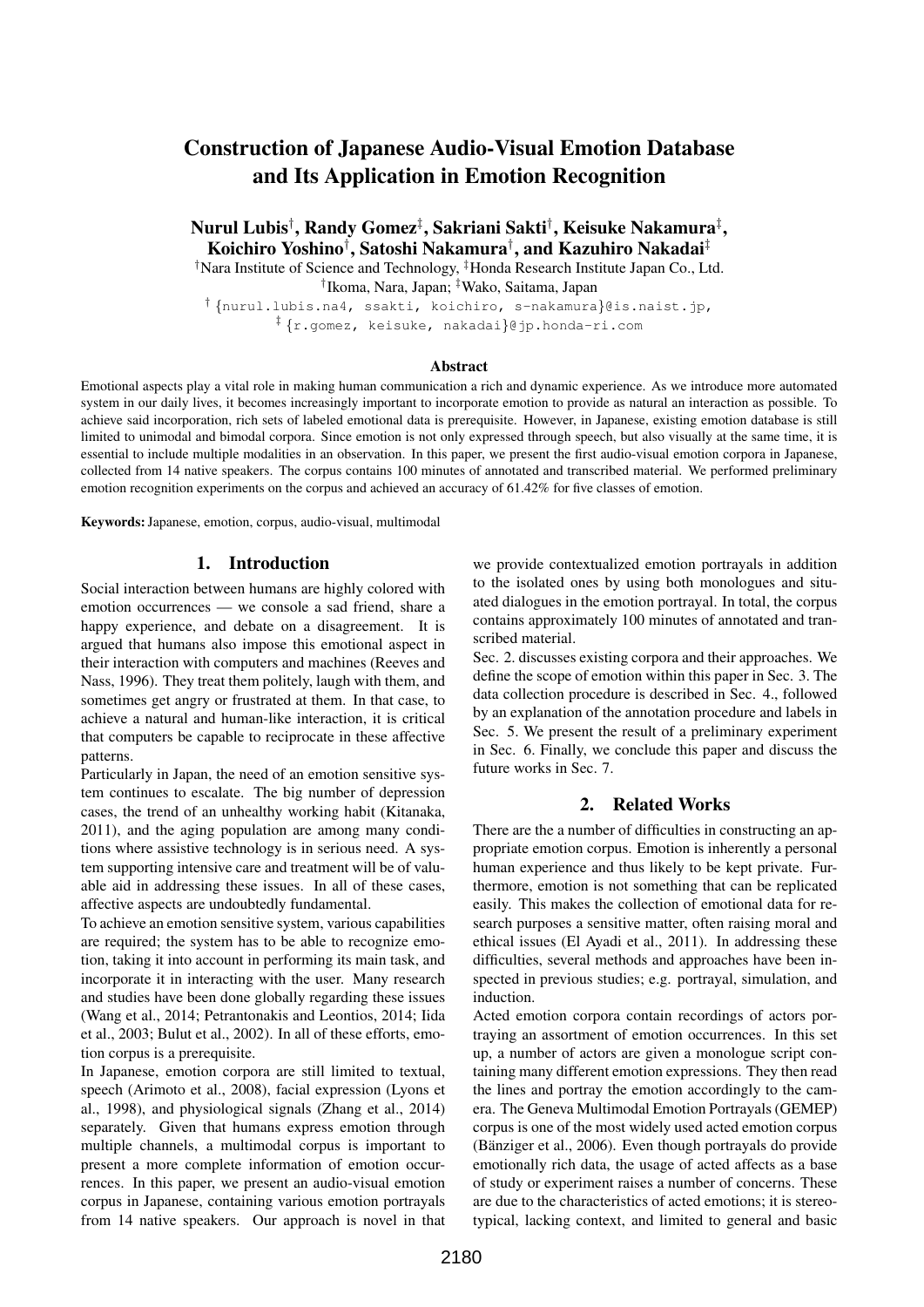emotions.

To rid the disadvantages of acted emotion corpora, researchers tried to collect data from natural conversation. Two of the non-acted emotion corpora are the HUMAINE Database, a multimodal corpus consisting of natural and induced data showing emotion in a range of contexts (Douglas-Cowie et al., 2007), and the Vera am Mittag corpus, collected from German television broadcast (Grimm et al., 2008). The usage of interview recordings as emotional data is beneficial as they contain natural, more realistic emotion occurrences. However, they are often too subtle and contextualized due to the set up in which they are collected. Futhermore, even variety of emotions across the subjects can not be guaranteed.

On the other hand, the SEMAINE Database consists of natural dialogue between user and operator simulating a Sensitive Artificial Listener (SAL) with different traits (McKeown et al., 2012). These different characteristics of the SALs elicit different emotions from the user, thus resulting in emotionally colorful data. The occurrence of elicited emotion is more natural than acted emotion yet still allow for some control, but the set-up sometimes gives unpredictable result as the participants are fully aware of the intention of the agents.

Despite these new approaches, acted emotion remains one of the most promising bases of emotion studies due to its potential. Controls imposed on the corpus allows for comparison and analysis across different emotions and speakers. The prominent emotion content could be of advantage for preliminary study. Furthermore, a previous study had argued that careful design of research could balance the flaw of emotion portrayals (Bänziger and Scherer, 2007).

In this paper, we collect data from portrayal of various emotion occurrences by 14 native Japanese speakers. The novelty of our approach lies in the design of the portrayed emotion. In addition to the classic monologue reading, we include a number of situated dialogues. With the monologue, we gather prominent, simple, and isolated emotional speech, useful for preliminary multimodal emotion research. On the other hand, the dialogues are to provide less stereotypical, more subtle, and contextualized emotion, counteracting the shortcomings of typical emotion portrayal. Details of the corpus design and procedure of the construction will be described in the following sections.

# 3. Emotion Definition

Defining and structuring emotion is essential in observing and analyzing its occurrence. We define the emotion labels based on the circumplex model of affect (Russell, 1980). This model has been highly adopted and utilized in various emotion research. Two dimensions of emotion are defined: *valence* and *arousal*. Valence measures the positivity or negativity of emotion; e.g. the feeling of joy is indicated by positive valence while fear is negative. On the other hand, arousal measures the activity of emotion; e.g. depression is low in arousal (passive), while rage is high (active).

From the valence-arousal scale, we derive five common emotion terms: *happiness*, *anger*, *sadness*, *contentment*, and *neutral*. In correspondence to the valence-arousal dimensions, happiness is positive-active, anger is negative-



Figure 1: Emotion classes and dimensions

active, sadness is negative-passive, and contentment is positive passive. Neutral is associated with values of valence and arousal that are close to zero. Fig. 1 illustrates these emotional dimensions. This serves as the scope of emotion in this paper.

## 4. Data Collection

In this section, we describe the approach of the emotional data collection. We collected the data from scripted monologue and dialogue in Japanese. The script is tailored to evenly include the emotion classes described in Sec. 3. We also describe the recording set up of the data collection.

# 4.1. Script

One of the concerns raised on acted or portrayed emotion database is that the emotions are decontextualized. To address this, we divided the script into two parts: 1) monologue, and 2) dialogue.

Prior to recording, a script containing the emotional utterances is prepared. Each utterance is assigned one of the five common emotion terms (i.e. happy, angry, sad, content, neutral) as emotion label. We designed the script such that the defined emotions are evenly distributed in the corpus. Overall, the script contains 37 happy, 23 angry, 34 sad, 35 content, and 38 neutral utterances.

The monologue part contains isolated utterances, consists of 4 sentences per emotion class. This part is designed to give clean and prominent emotion occurrence that would be beneficial in preliminary emotion research experiments. We handcraft the sentences carefully, making sure to avoid emotion ambiguity in the semantic content, i.e. content that might suit more than one emotion. Table 1 contains a sample utterance for each emotion class from the monologue script.

| Transcript             | Emotion |
|------------------------|---------|
| Wow, that's great!     | Happy   |
| This is unfair!        | Angry   |
| My dog died last week. | Sad     |
| It's nice to meet you. | Content |
| I was born on July 26. | Neutral |

Table 1: A translated sample from the monologue script

On the other hand, the dialogue part contains short scenarios with different contexts. We adapt a number of exam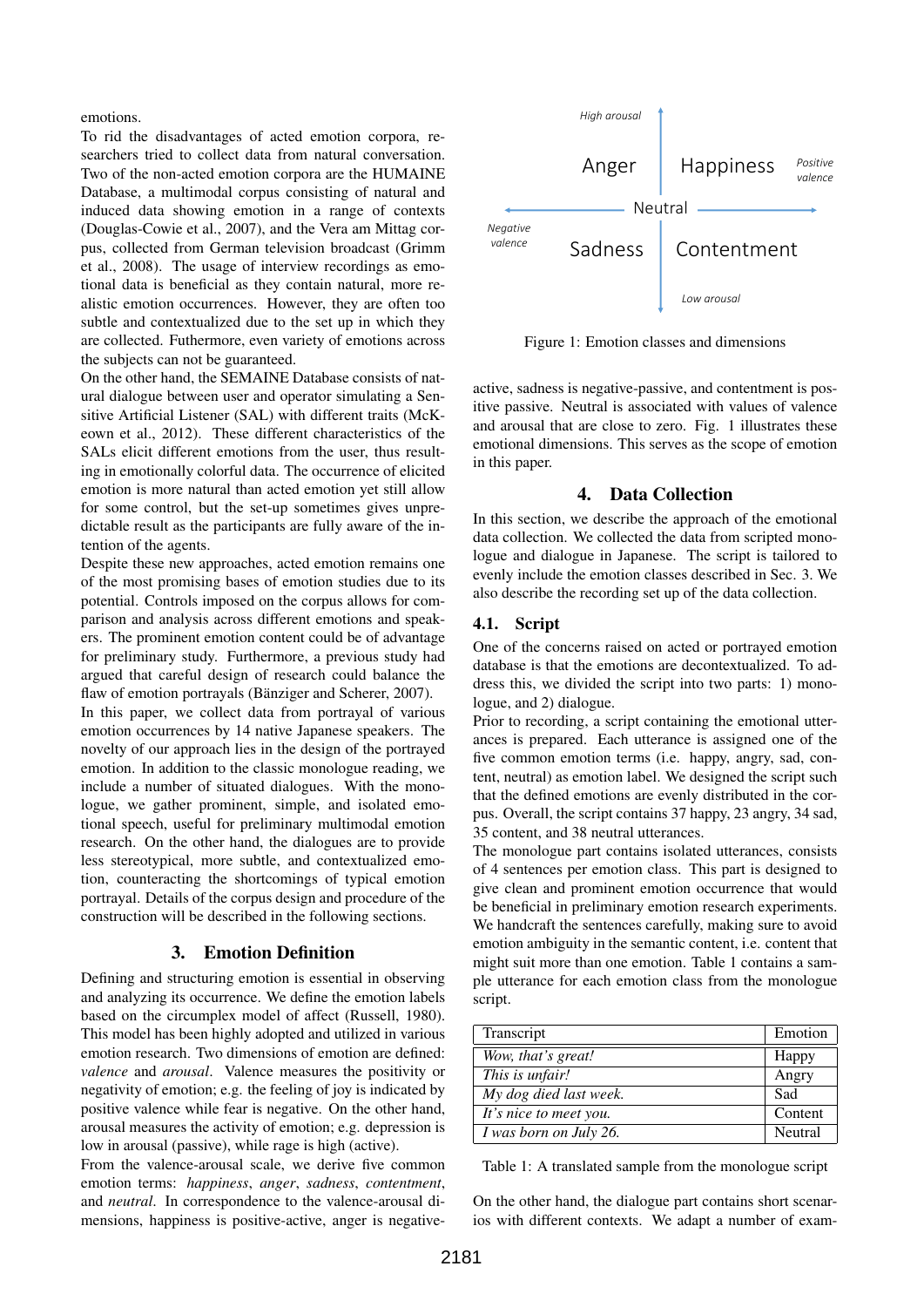ples of daily conversation initially designed for Japanese language learning purposes. These conversations are ideal as they are written to show common daily interaction, depicting relatable situation and emotion. As a result, the occurring emotion is contextualized and less stereotypical. A few adjustments are made on the collected conversations to ensure even incorporation all emotion classes. To name a few, the dialogue scenarios include a neighbor complaining about noise to another neighbor and a customer receiving a discount while shopping. Table 2 demonstrates one of the scenarios.

| Speaker      | Transcript                          | Emotion |
|--------------|-------------------------------------|---------|
| A            | Excuse me, do you live in room      | Angry   |
|              | 202?                                |         |
| B            | Yes, $I$ do.                        | Neutral |
| A            | You know, I live right under your   | Angry   |
|              | apartment. Could you stop using     |         |
|              | the washing machine at night?       |         |
|              | The noise keeps me up.              |         |
| B            | I'm sorry. I always get home late.  | Sad     |
| $\mathsf{A}$ | I understand that, but we're old    | Angry   |
|              | and we want to go to sleep around   |         |
|              | 10.                                 |         |
| B            | I'm really sorry. I'll try to do my | Sad     |
|              | laundry in the morning whenever     |         |
|              | I can.                              |         |
| A            | I didn't mean that. If you could    | Angry   |
|              | do it before 10, doing it at night  |         |
|              | <i>would be fine.</i>               |         |

Table 2: A translated sample from the dialogue script

## 4.2. Recording

We select 14 male Japanese native speakers to read and portray the script. This makes 7 pairs of speakers for the dialogue part. Recording was performed using two Kinect cameras and the built in 4-channel microphones. Kinect is chosen for recording for several reasons: (1) the built in microphone allows for simpler audio-video recording set up while still maintaining the quality of the result, and (2) it captures additional data that can be included in future corpus expansion, e.g. skeleton data for gesture and body language.

One session is carried per pair of speakers. The speakers face each other with a table between them. Two Kinects are installed on the table at a height that does not obstruct the speaker's view, each facing a different speaker. A foam separator is placed between the Kinects to ensure clean speech recording for each speaker. To allow natural reading for the camera, the script is displayed line by line behind the other speaker. The room set up is illustrated in Fig. 2.

Before starting the session, the speakers are briefed on the procedure and objective of the recording. After briefing, they are shown a clip of an example recording alongside a synchronized display of the script. This is intended to familiarize the speakers with the script and the expected emotion portrayal. After the speaker confirms, the recording is started.



Figure 2: Recording set up

Fig. 3 shows a sample of sequence of face frames over a single utterance collected from the recording.



Figure 3: Face frames over a happy utterance

## 5. Annotation

In this section, we define and describe the annotation labels. We also explain the annotation procedure, where we impose thorough quality control to ensure the consistency of the results.

#### 5.1. Emotion Labels

As previously mentioned in Sec. 4.1., the emotion class for each utterance is actually pre-determined in the script, eliminating the need for further emotion annotation. However, it is observed upon recording that the speakers portrayed these emotions differently. An angry utterance by one speaker may be more intense that that of other speaker, a sad utterance by one speaker may sound more depressed than that of other speaker, and so on. To capture these differences within an emotion class, we designed two sets of emotion labels according to the valence-arousal visualized in Fig. 1.

The emotion label sets are given in Table 3. We considered a set of *emotion dimension* labels in addition to *emotion class*. *Emotion dimension* set consists of the level of arousal and valence. The value of each dimension can be as low as -3 and as high as 3. For each emotion class, the value for the dimensions are bounded according to Fig. 1, i.e. for anger, valence ranges from -1 to -3, and activation ranges from 1 to 3, and so on. In other words, the emotion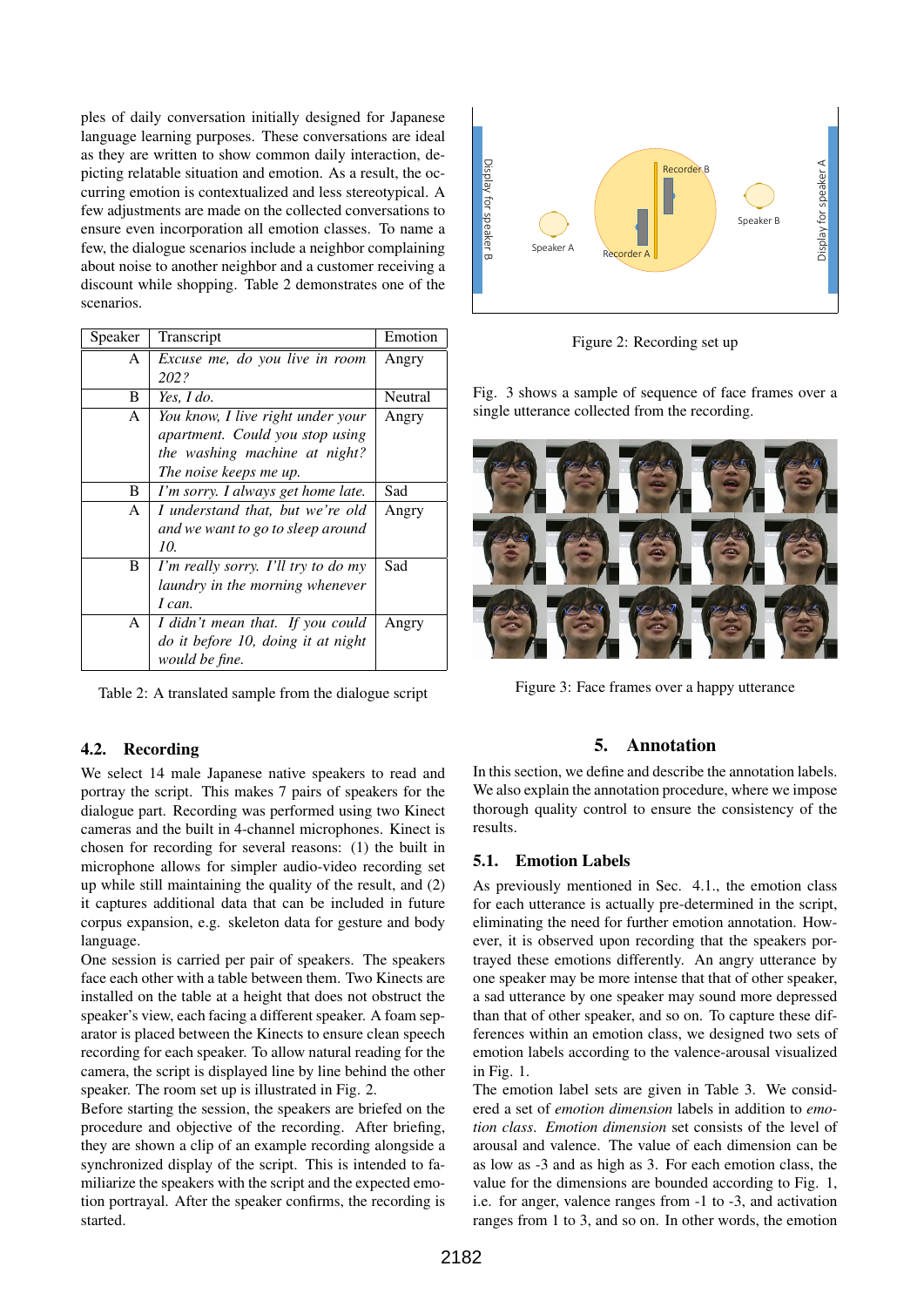| id  | <b>Emotion Dimension</b> | id  | <b>Emotion Class</b> |
|-----|--------------------------|-----|----------------------|
| aro | Arousal                  | hap | Happiness            |
| val | Valence                  | ang | Anger                |
|     |                          | sad | Sadness              |
|     |                          | con | Contentment          |
|     |                          | neu | Neutral              |

Table 3: *Emotion label sets*

dimension labels serve as a more fine-grained information of the emotion class labels.

## 5.2. Procedure

In annotating the corpus, we bear in mind that language and culture affect how emotion is perceived and expressed in an interaction. We carefully select a native Japanese speaker to annotate the full corpus.

Fig. 4 gives an overview of the annotation procedure. Before annotating the corpus, the annotator is briefed and given a document of guidelines to get a clearer picture of the task and its goal. The document provides theoretical background of emotion as well as a number of examples.



Figure 4: Overview of annotation procedure

After briefing, firstly, we ask the annotator to do preliminary annotation by working on a small subset of the corpus. This step is done to let him get familiar with the task. Furthermore, with the preliminary result, we are able to confirm whether the annotator have fully understood the guidelines, and verify the quality and consistency of the annotations.

We manually screen the preliminary annotation result and give feedback to the annotator accordingly. The annotator is asked to revise inconsistencies with the guidelines if there are any. For example, when valence and arousal value of an emotion class is not according to the definition. This revision is important in ensuring a consistent emotion description in the annotation. We perform the same screenand-revise process on the full corpus annotation to achieve a tenable result.

#### 6. Emotion Recognition

We perform preliminary experiment of speech-based emotion recognition with the collected data. The data is partitioned with 85:15 ratio for training set and test set. We performed three different recognition schemes: (1) emotion class recognition, (2) valence level recognition, and (3) arousal level recognition.

We extracted baseline acoustic feature set from INTER-SPEECH 2009 emotion recognition challenge (Schuller et al., 2009) using the openSMILE toolkit (Eyben et al., 2010). This feature set is described in Table 4. In total, 384 features are extracted for each utterance as classification features. We then test 3 different algorithm for the recognition: Support Vector Machine (SVM) by means of libSVM

(Chang and Lin, 2011), log regression, and neural network (NN). Fig. 5 visualizes the result.

| LLD $(16 \cdot 2)$           | Functionals (12)                      |
|------------------------------|---------------------------------------|
| $(\triangle)$ ZCR            | mean                                  |
| $(\triangle)$ RMS Energy     | standard deviation                    |
| $(\triangle)$ F <sub>0</sub> | kurtosis, skewness                    |
| $(\triangle)$ HNR            | extremes: value, rel. position, range |
| $(\triangle)$ MFCC 1-12      | linear regression: offset, slope, MSE |

Table 4: Baseline feature of INTERSPEECH 2009 emotion challenge



Figure 5: Performance of automatic recognition (in %)

In this experiment, SVM outperforms log regression and NN on all recognition schemes. The same SVM procedure was previously performed on (Lubis et al., 2014) on the SEMAINE database, where emotion recognition accuracy of 52.08% was achieved for four emotion classes. Given the same technique of recognition and the significantly fewer data compared to SEMAINE, this experiment could give an insight to the quality of emotion occurrences contained in the corpus.

## 7. Conclusion and future works

We presented an audio-visual emotion corpus in Japanese. We collected approximately 100 minutes of material from emotion portrayals of 14 Japanese native speakers. The recording was performed in monologue and dialogue format to provide both simple emotion occurrences and contextualized ones. We carefully annotated the data using two sets of labels to preserve the details of differences of the emotion occurrences. In this paper, we also presented the result of the preliminary experiments performed using the corpus.

In the future, we look forward to increase the size of the corpus by incorporating more speakers and more scenarios. Addition of a role-play dialogue simulation could provide a more natural yet still controlled material. The different type of emotion occurrences contained in the corpus can allow for a meaningful analysis. We are hoping to perform a multimodal emotion recognition on the corpus, as well as improving the emotion recognition accuracy with the additional data.